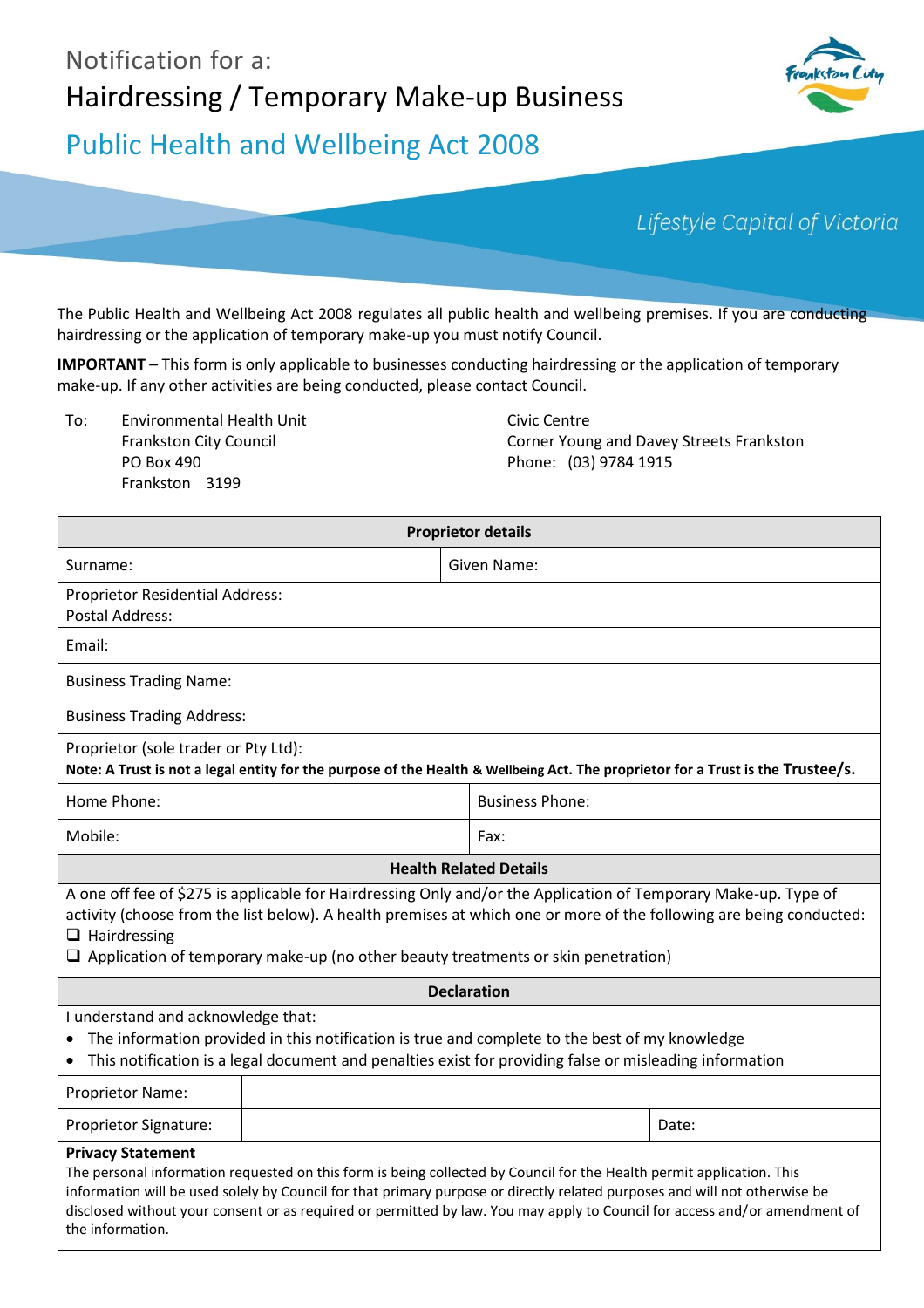If you are constructing one of the abovementioned premises, you must first contact Council's **Business Concierge on 1300 322 322** to receive advice on town planning, building, compliance and safety requirements and to seek business support and advice.

# **Town Planning Department**

 You must obtain advice on whether a town planning permit is required for the proposed use and obtain information on the home occupation requirements;

#### **Building Department**

 You must obtain advice from a registered building surveyor to ascertain whether a building permit is required for any fit out / proposed structural changes to a building & for public and staff toilet requirements;

# **Compliance & Safety Unit**

For signage location and approval, street tables & chairs location.

# **The Initial Process**

- 1. Council **strongly recommends** submitting a plan for the layout of the new premises. Complete and submit to Council the application form with a copy of the floor plan of the premises to be assessed for approval. Approval should be granted prior to any works commencing, this will assist you to ensure the premises complies with Part A: Registering your premises of the Infection prevention and control guidelines for hair, beauty, tattooing and skin penetration industries and the Public Health and Wellbeing Regulations 2019.
- 2. Council will assess plans and write to you explaining any amendments required or construction conditions.
- 3. When the plans are deemed satisfactory council will approve the plans with conditions.
- 4. Commence construction of the health premises.
- 5. A final inspection of the constructed premises **must be undertaken** to ensure the premises complies with all standards. If required, a progress inspection may also be carried out.
- 6. All final inspections must be booked at least one week prior to the proposed opening date, all fees must be paid prior to the final inspection.

#### **Registration Fees**

| Public Health & Wellbeing Act<br>Premises | <b>Initial</b><br>Registration<br>Fees 2021/22 | Annual<br>Registration<br>Fees 2021/22 | <b>Transfer</b><br>Fees 2021/22 | <b>Express</b><br><b>Transfer</b><br>$(2 \text{ days})$<br><b>Fees</b><br>2021/22 |
|-------------------------------------------|------------------------------------------------|----------------------------------------|---------------------------------|-----------------------------------------------------------------------------------|
| Low Risk - Hairdressing Only              | \$279                                          |                                        | \$203                           | Additional<br>\$66                                                                |